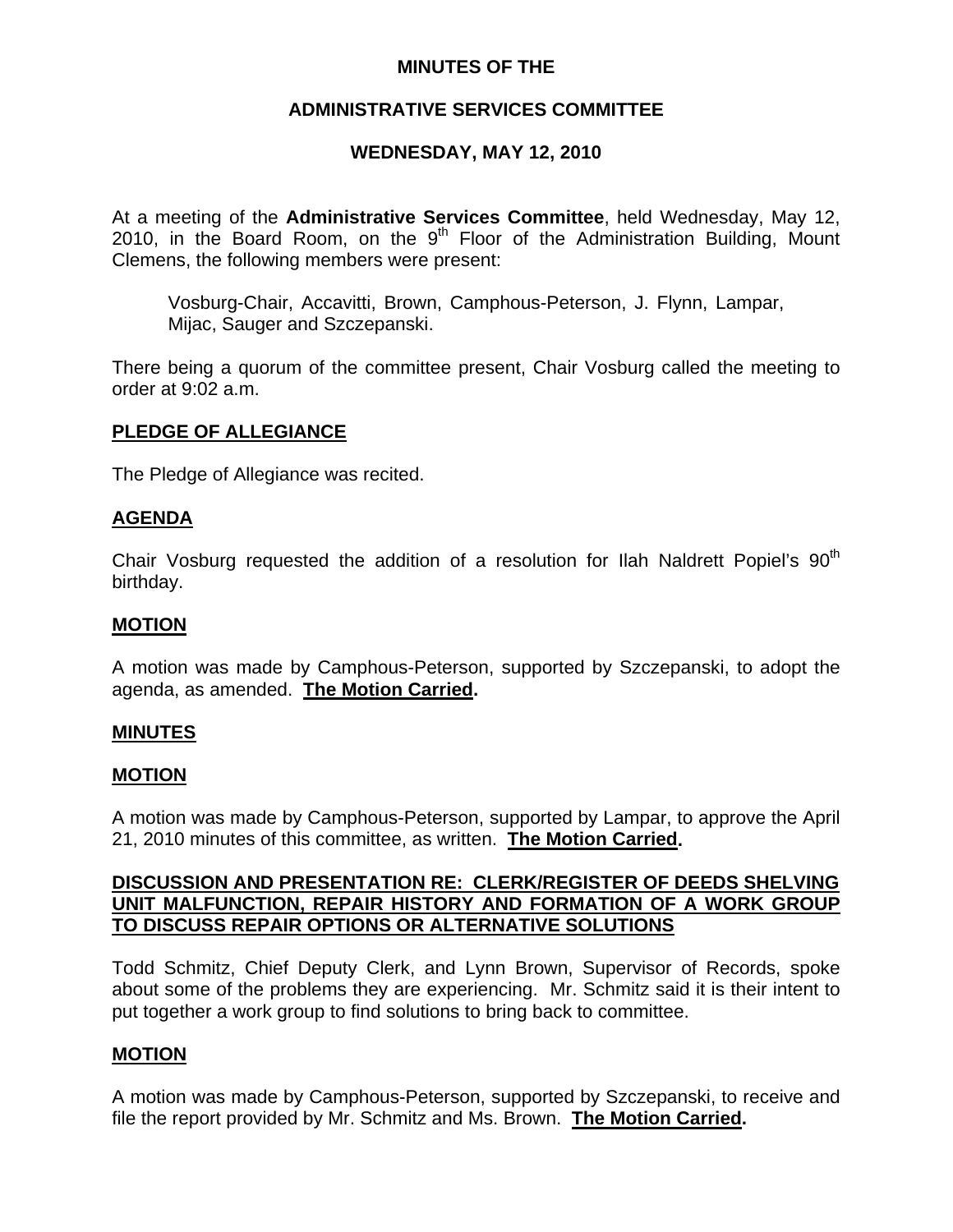## **DEMONSTRATION BY CLERK/REGISTER OF DEEDS OF AN E-COMMERCE AND WEB PAYMENT PILOT PROJECT**

Todd Schmitz, Chief Deputy Clerk, and Aaron Johnson, Supervisor of Records-Vital Records, provided an overview.

## **MOTION**

A motion was made by Camphous-Peterson, supported by J. Flynn, to receive and file the report provided by Mr. Schmitz and Mr. Johnson.

The following commissioners spoke: J. Flynn, Sauger, Brown and Camphous-Peterson.

Chair Vosburg called for a vote on the motion and **The Motion Carried.**

## **REPORT AND DEMONSTRATION FROM WORK GROUP ON GOVERNMENT FINANCIAL TRANSPARENCY**

Tom Gaeschke, Finance Department, and Annette Thompson, Information Technology Department, gave an overview of the financial reports and documents available on the Finance Department's web pages.

## **MOTION**

A motion was made by Camphous-Peterson, supported by J. Flynn, to receive and file the report by Mr. Gaeschke and Ms. Thompson.

Commissioner Brown felt the presentation needs to be made to the Budget Committee.

That was accepted as a friendly amendment by the maker and supporter.

Chair Vosburg called for a vote on the motion, as amended, and **The Motion Carried.**

## **ADOPT RESOLUTION COMMENDING ILAH NALDRETT POPIEL – 90TH BIRTHDAY (OFFERED BY VOSBURG)**

## **COMMITTEE RECOMMENDATION – MOTION**

A MOTION WAS MADE BY CAMPHOUS-PETERSON, SUPPORTED BY BROWN, TO RECOMMEND THAT THE BOARD OF COMMISSIONERS ADOPT A RESOLUTION COMMENDING ILAH NALDRETT POPIEL – 90TH BIRTHDAY. **THE MOTION CARRIED.**